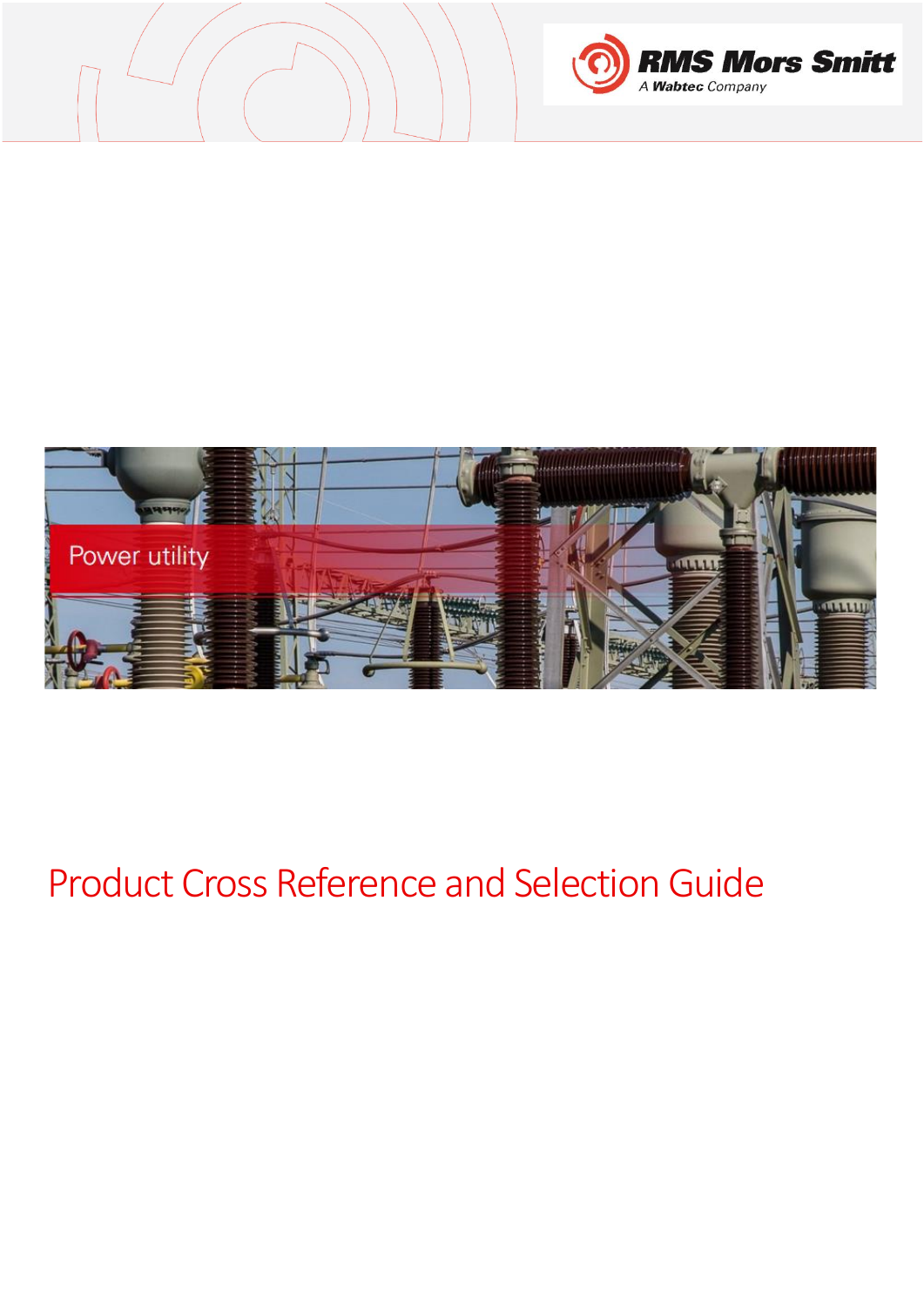

#### **Contents**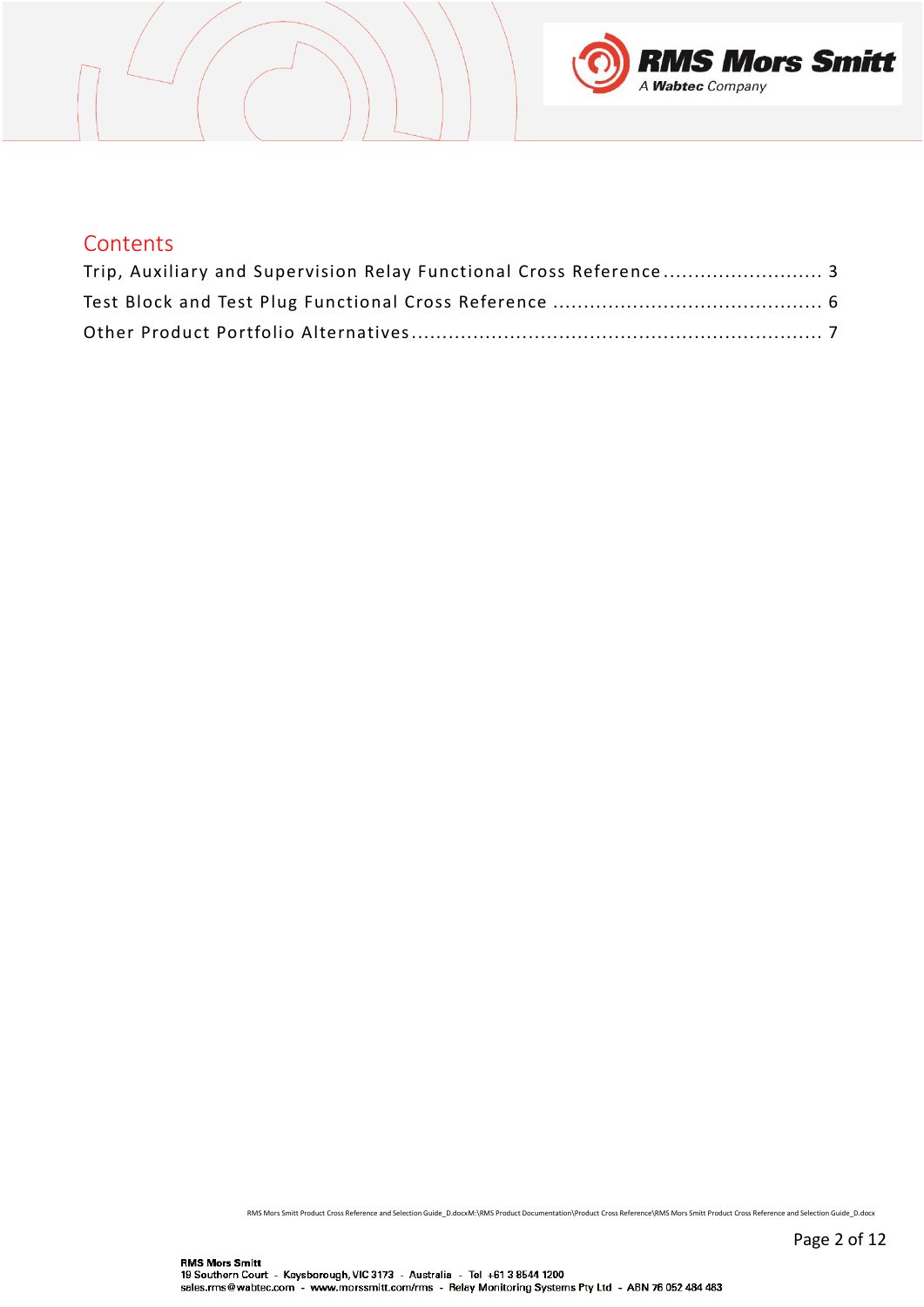## <span id="page-2-0"></span>Trip, Auxiliary and Supervision Relay Functional Cross Reference

#### High Speed Trip Relays

| <b>RMS Mors Smitt</b> | <b>Function</b>                                                                         | <b>Competitors</b>                             |
|-----------------------|-----------------------------------------------------------------------------------------|------------------------------------------------|
| 6RJ11, Alpha TR       | Low burden<br>Self-reset contacts<br>Hand-reset flag indicator                          | MVAJ11, MVAJ051*, MVAJ101*<br>TR112, 7PG1511-2 |
| 6RJ13, Alpha TR       | Low burden<br>Hand-reset contacts & flag indicator                                      | MVAJ13, MVAJ053*, MVAJ103*<br>TR121, 7PG1512-1 |
| 6RJ14, Alpha TR       | Low burden<br>Electrical reset contacts<br>Independent hand-reset flag indicator        | MVAJ14, MVAJ054*, MVAJ104*<br>TR131, 7PG1513-1 |
| 6RJ15, Alpha TR       | Low burden<br>Hand & Electrical reset contacts<br>Independent hand-reset flag indicator | MVAJ15, MVAJ055*, MVAJ105*<br>TR141, 7PG1514-1 |

\* Can be High or Low burden

**RMS Mors Smitt** 

A Wabtec Company

| <b>RMS Mors Smitt</b> | <b>Function</b>                                                                          | <b>Competitors</b>                             |
|-----------------------|------------------------------------------------------------------------------------------|------------------------------------------------|
| 6RJ21, Alpha TR       | High burden<br>Self-reset contacts<br>Hand-reset flag indicator                          | MVAJ21, MVAJ051*, MVAJ101*<br>TR212, 7PG1521-2 |
| 6RJ23, Alpha TR       | High burden<br>Hand-reset contacts & flag indicator                                      | MVAJ23, MVAJ053*, MVAJ103*<br>TR221, 7PG1522-1 |
| 6RJ24, Alpha TR       | High burden<br>Electrical reset contacts<br>Independent hand-reset flag indicator        | MVAJ24, MVAJ054*, MVAJ104*<br>TR231, 7PG1523-1 |
| 6RJ25, Alpha TR       | High burden<br>Hand & Electrical reset contacts<br>Independent hand-reset flag indicator | MVAJ25, MVAJ055*, MVAJ105*<br>TR241, 7PG1524-1 |

\* Can be High or Low burden

| <b>RMS Mors Smitt</b> | <b>Function</b>                                                                                         | <b>Competitors</b>                    |
|-----------------------|---------------------------------------------------------------------------------------------------------|---------------------------------------|
| 6RJ21-20              | High burden<br>Self-reset contacts<br>Hand-reset flag indicator<br>20 contacts                          | MVAJ51, MVAJ201*<br>TRA212, 7PG1821-2 |
| 6RJ23-20              | High burden<br>Hand-reset contacts & flag indicator<br>20 contacts                                      | MVAJ53, MVAJ203*<br>TRA221, 7PG1822-1 |
| 6RI24-20              | High burden<br>Electrical reset contacts<br>Independent hand-reset flag indicator<br>20 contacts        | MVAJ54, MVAJ204*<br>TRA231, 7PG1823-1 |
| 6RI25-20              | High burden<br>Hand & Electrical reset contacts<br>Independent hand-reset flag indicator<br>20 contacts | MVAJ55, MVAJ205*<br>TRA241, 7PG1824-1 |

\* Can be High or Low burden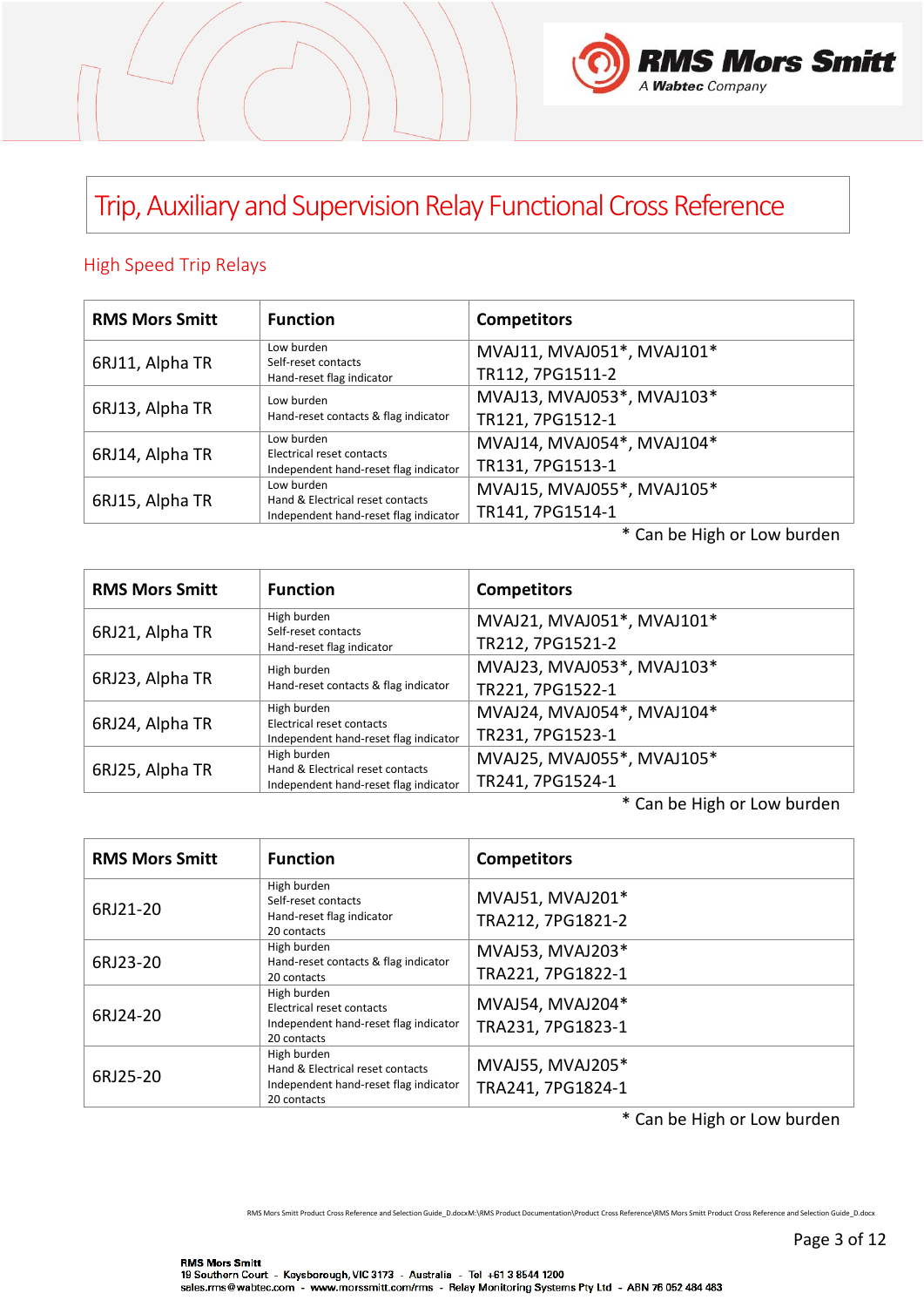

#### Auxiliary Relays

| <b>RMS Mors Smitt</b> | <b>Function</b>                             | <b>Competitors</b> |
|-----------------------|---------------------------------------------|--------------------|
| 6RA11, Alpha AR       | Self-reset contacts                         | MVAA11             |
|                       | Hand-reset flag indicator                   | AR111, 7PG1111-1   |
| 6RA13, Alpha AR       | Hand-reset contacts & flag indicator        | MVAA13             |
|                       |                                             | AR112, 7PG1111-2   |
| 6RA15, Alpha AR       | Hand & electrical reset contacts            | MVAA15             |
|                       | Independent hand-reset flag indicator       | AR113, 7PG1111-3   |
| 6RA20                 | CT shorting relay                           |                    |
|                       | Self-reset contacts                         | MVAA21             |
| 6RA21, Alpha AR       | Hand-reset flag indicator<br>Double element | AR211, 7PG1121-1   |
| 6RA23, Alpha AR       | Hand-reset contacts & flag indicator        | MVAA23             |
|                       | Double element                              | AR212, 7PG1122-1   |

#### Trip Circuit Supervision Relays

| <b>RMS Mors Smitt</b> | <b>Function</b> | <b>Competitors</b>              |
|-----------------------|-----------------|---------------------------------|
| 6RX21, Alpha XR5      | Single pole TCS | MVAX21<br>XR250, XR251, 7PG1752 |
| 6RX31, Alpha XR5      | Single pole TCS | MVAX31<br>XR350, XR351, 7PG1753 |

#### Trip Supply Supervision Relays

| <b>RMS Mors Smitt</b> | <b>Function</b>         | <b>Competitors</b>              |
|-----------------------|-------------------------|---------------------------------|
| 6RX12, Alpha XR5      | Trip supply supervision | MVAX12<br>XR152, XR153, 7PG1741 |

#### Trip Relay Supervision Relays

| <b>RMS Mors Smitt</b> | <b>Function</b>        | <b>Competitors</b> |
|-----------------------|------------------------|--------------------|
| 6RX11, Alpha XR5      | Trip relay supervision | MVAX11             |
|                       |                        | XR151, 7PG1751     |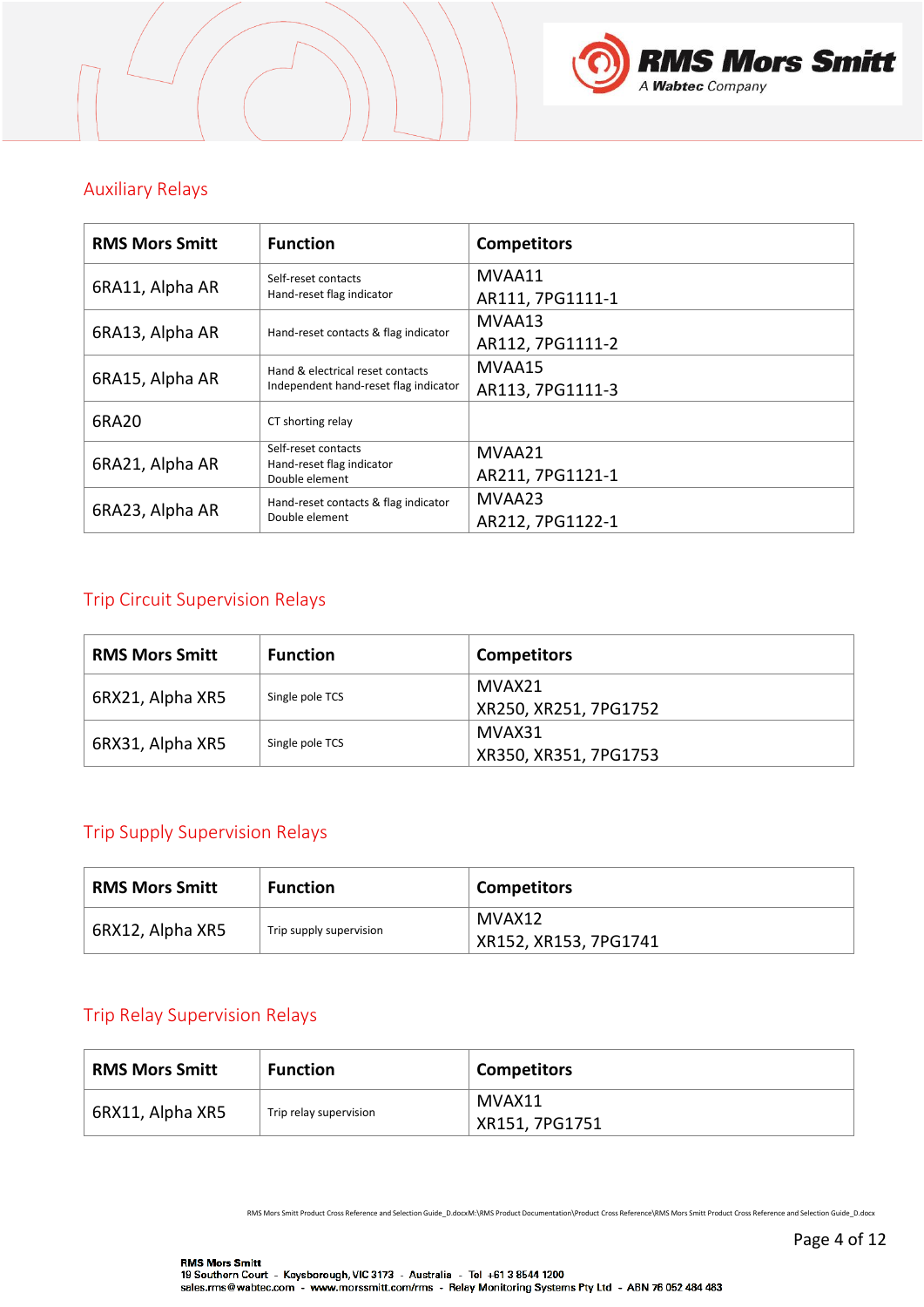

### Compact High Speed Trip Relays

| <b>RMS Mors Smitt</b> | <b>Function</b>                                                                                       | <b>Competitors</b>                                     |
|-----------------------|-------------------------------------------------------------------------------------------------------|--------------------------------------------------------|
| <b>TRD4-1</b>         | High burden<br>Self-reset contacts<br>Hand-reset Mechanical flag indicator<br>4 contacts              | RF-4R, RF-4R HB<br>REL9122, REL9123                    |
| <b>TRD4-4</b>         | High burden<br>Hand & Electrical reset contacts<br>Hand-reset Mechanical flag indicator<br>4 contacts | BF-4R, BF-4RP, BF-4R HB, BF-4RP HB<br>REL9126, REL9127 |

#### Compact Auxiliary Relays

| <b>RMS Mors Smitt</b> | <b>Function</b>                                                                        | <b>Competitors</b>       |
|-----------------------|----------------------------------------------------------------------------------------|--------------------------|
| ARD4-1                | Self-reset contacts<br>Hand-reset Mechanical flag indicator<br>4 contacts              | $RF-4$<br><b>REL9120</b> |
| ARD4-4                | Hand & Electrical reset contacts<br>Hand-reset Mechanical flag indicator<br>4 contacts | $RF-4$                   |

#### Compact Supervision Relays

| <b>RMS Mors Smitt</b> | <b>Function</b>                                                   | <b>Competitors</b> |
|-----------------------|-------------------------------------------------------------------|--------------------|
| 1X10                  | Fuse supervision or<br>Supply supervision                         |                    |
| 1X20                  | Fuse supervision or<br>Trip coil and supply supervision           |                    |
| 1X30                  | Trip circuit supervision and supply<br>supervision                |                    |
| XRD-4                 | Trip supply supervision, hand reset<br>Mechanical flag indicator  | RUT-4              |
|                       |                                                                   | <b>REL9135</b>     |
| XRD-5                 | Trip supply supervision, self-reset LED<br>alarm                  | RUT-4              |
|                       |                                                                   | <b>REL9135</b>     |
| XRD-6                 | Trip circuit supervision, hand reset<br>Mechanical flag indicator | $VDF-10$           |
|                       |                                                                   | REL9132            |
|                       | Trip circuit supervision, self-reset LED<br>alarm                 | $VDF-10$           |
| XRD-7                 |                                                                   | <b>REL9132</b>     |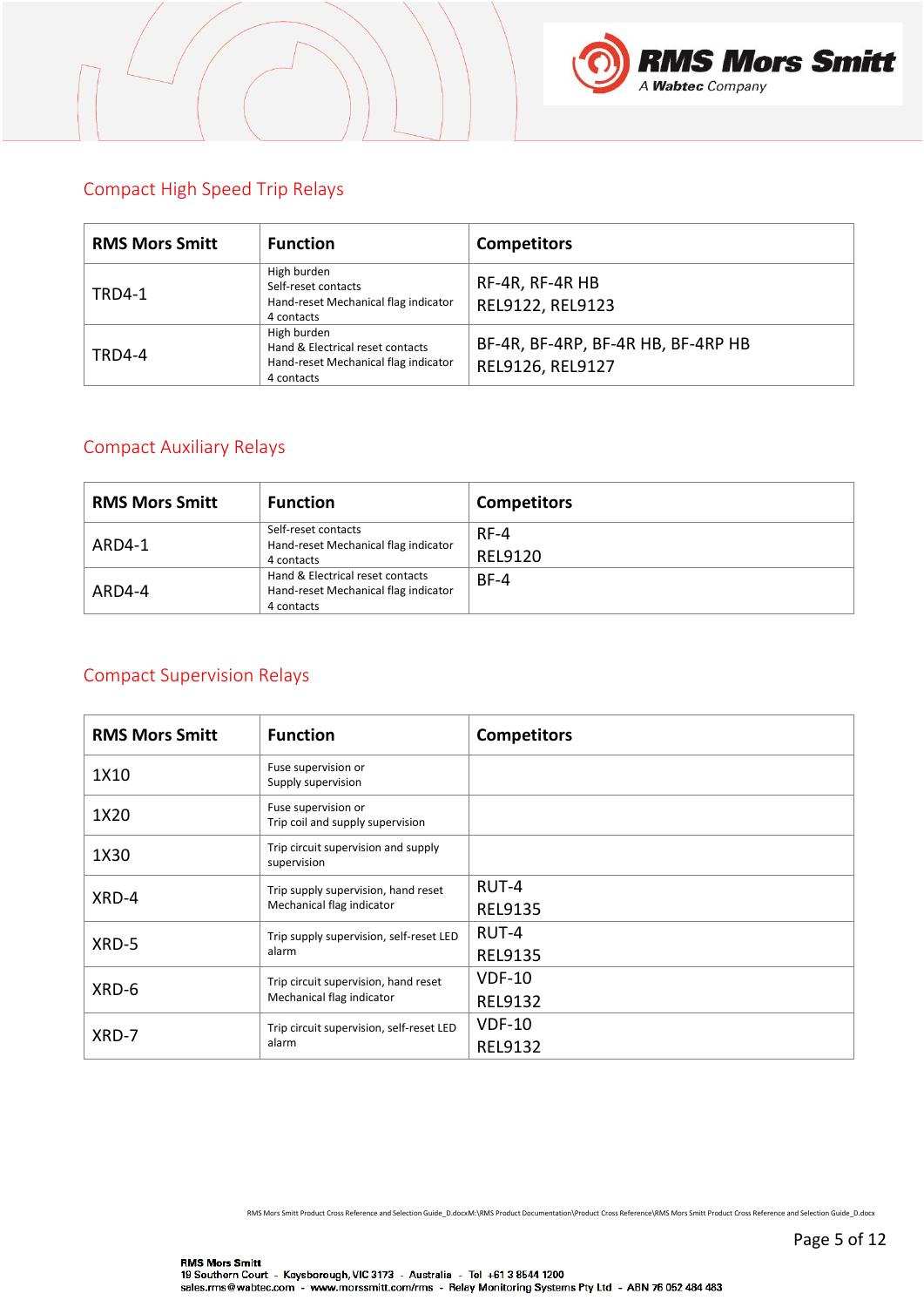

### <span id="page-5-0"></span>Test Block and Test Plug Functional Cross Reference

#### Test Blocks and Test Plugs

| <b>RMS Mors Smitt</b> | <b>Function</b>       | <b>Competitors</b>                           |
|-----------------------|-----------------------|----------------------------------------------|
|                       |                       | Directly interchangeable with:               |
| 4M200                 | 14 circuit Test Block | MMLG, 2RMLG, 7XG2220                         |
| 4M220                 | 14 circuit Test Plug  | MMLB, 2RMLB, 7XG2240                         |
| 4M400                 | 14 circuit Test Block | MMLG, 2RMLG, 7XG2220, P991, RTXP 8, TSB-14   |
| 4M420                 | 14 circuit Test Plug  | MMLB, 2RMLB, 7XG2240, P992, RTXH 8, TSB-14-P |
| 4M402                 | 28 circuit Test Block | <b>RTXP 18, RTXP 24</b>                      |
| 4M422                 | 28 circuit Test Plug  | RTXH 18, RTXH 24                             |
| 4M300                 | 14 circuit Test Block | MMLG, 2RMLG, 7XG2220                         |
| 4M320                 | 14 circuit Test Plug  | MMLB, 2RMLB, 7XG2240                         |

**Note: only the 4M200/4M220 system is physically interchangeable with the MMLG/MMLB/2RMLG/2RMLB systems**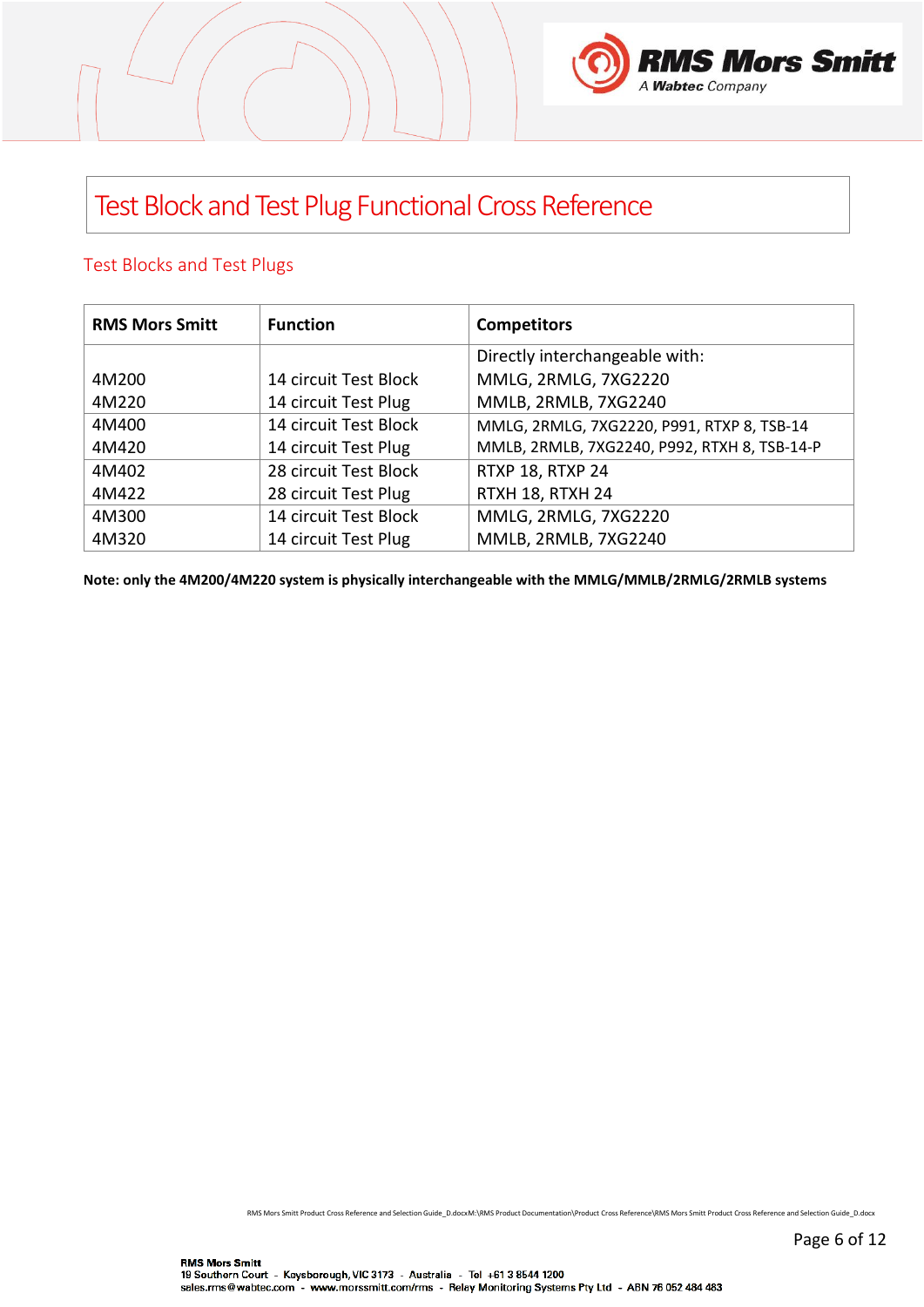

### <span id="page-6-0"></span>Other Product Portfolio Alternatives

#### Arc Fault Protection

| <b>Arc Fault Monitors</b> | <b>Function</b>                                                                                       | <b>Sensors Required</b>                 |
|---------------------------|-------------------------------------------------------------------------------------------------------|-----------------------------------------|
| 1S <sub>20</sub>          | Up to 2 zones and up to 3 point sensors<br>2 Trip outputs                                             | 1S30 point sensor                       |
| 1S23                      | Single zone and up to 2 sensors<br>Interfaces with relay binary inputs only                           | 1S30 point sensor                       |
| 1S24                      | Up to 16 zones and up to 16 point sensors or<br>12 point sensors + 2 linear sensors<br>3 Trip outputs | 1S30 point sensor<br>1S40 linear sensor |
| <b>1S25</b>               | Up to 4 zones and up to 8 point sensors<br>9 Trip outputs                                             | 1S30 point sensor                       |
| <b>1S26</b>               | Up to 4 zones and up to 8 point sensors<br>Integrated current check<br>13 Trip outputs                | 1S30 point sensor                       |
| 1S27                      | Up to 2 zones and up to 4 point sensors or<br>4 point sensors + 1 linear sensor<br>4 Trip outputs     | 1S30 point sensor<br>1S40 linear sensor |

#### Digital Time Delay Relay

| <b>RMS Mors Smitt</b> | <b>Function</b>                                                   | <b>Competitors</b>                               |
|-----------------------|-------------------------------------------------------------------|--------------------------------------------------|
| 2T105                 | Four user settable time ranges:<br>0-0.99s, 0-9.9s, 0-99s, 0-990s | MVTT14, MVTT15<br>DDB1, DDB5, DDB7, DDB11, DDB12 |

#### Pilot Wire Intertripping Relays

| <b>RMS Mors Smitt</b> | <b>Function</b>                                  | <b>Competitors</b>                                         |
|-----------------------|--------------------------------------------------|------------------------------------------------------------|
| 3A20                  | Pilot Wire DC Intertrip Send &<br>Receive Relays | MVAWA12, MVAWA22, MHOP02, MHOP03<br>Type GF, B22, B74, B75 |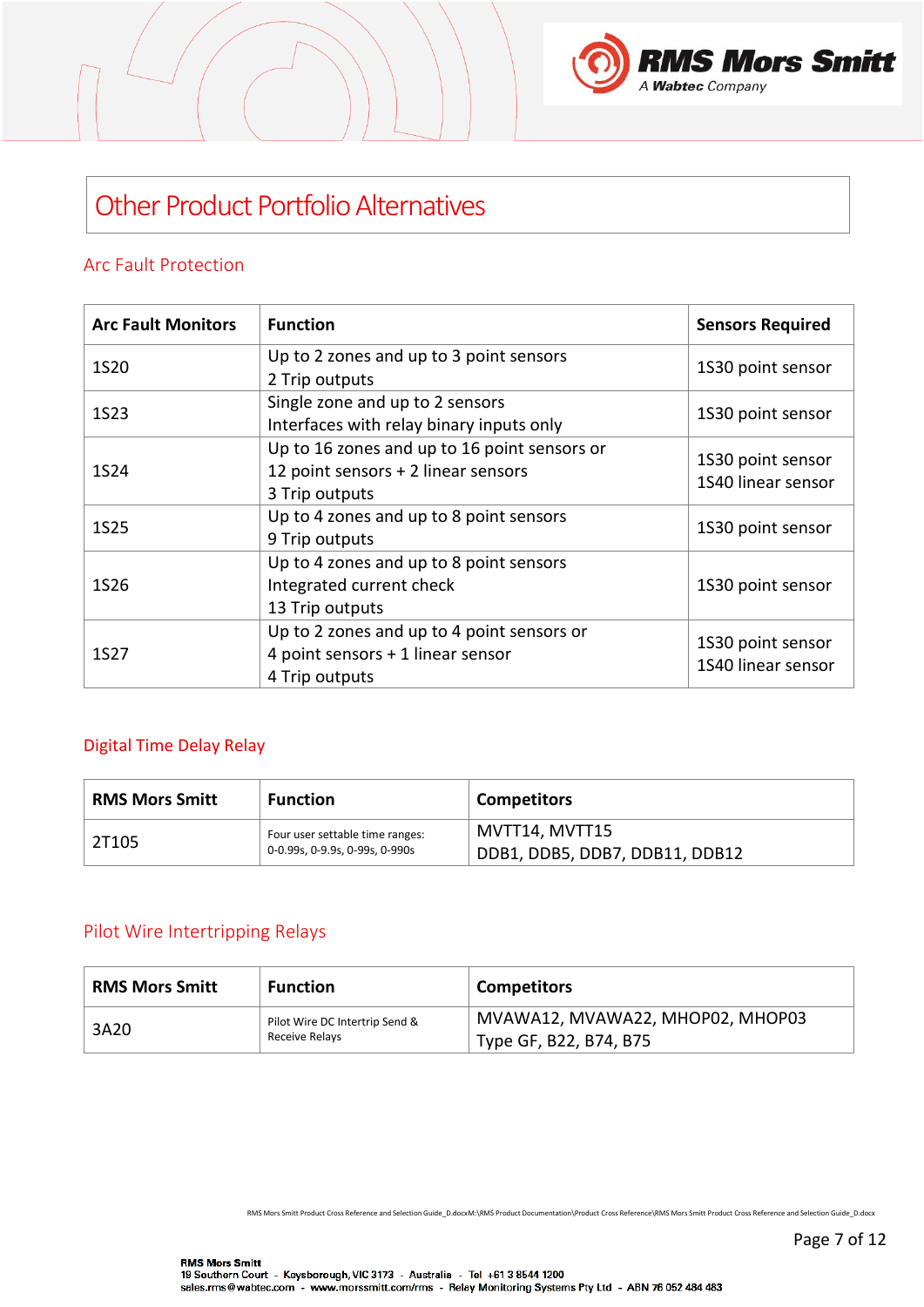

#### Current Check Relays

| <b>RMS Mors Smitt</b> | <b>Function</b>      | <b>Competitors</b> |
|-----------------------|----------------------|--------------------|
| 2C65                  | Current check relays | MCTI140            |
|                       |                      | 2DABT              |

#### Sensitive Earth Fault Relays

| <b>RMS Mors Smitt</b> | <b>Function</b>       | <b>Competitors</b>        |
|-----------------------|-----------------------|---------------------------|
| 2C138                 | Sensitive Earth Fault | <b>MCSU</b><br><b>DAC</b> |

#### DC Current Sensing Relays

| <b>RMS Mors Smitt</b> | <b>Function</b>           | <b>Competitors</b> |
|-----------------------|---------------------------|--------------------|
| 2C81                  | DC Current Sensing relays |                    |

#### Shaft Overcurrent Relays

| <b>RMS Mors Smitt</b> | <b>Function</b>                | <b>Competitors</b> |
|-----------------------|--------------------------------|--------------------|
| 2C139                 | 150Hz AC shaft current sensing |                    |

#### Auto Reclose Relays

| <b>RMS Mors Smitt</b> | <b>Function</b>    | <b>Competitors</b> |
|-----------------------|--------------------|--------------------|
| 1B230                 | Multi-shot Reclose | MVTR01             |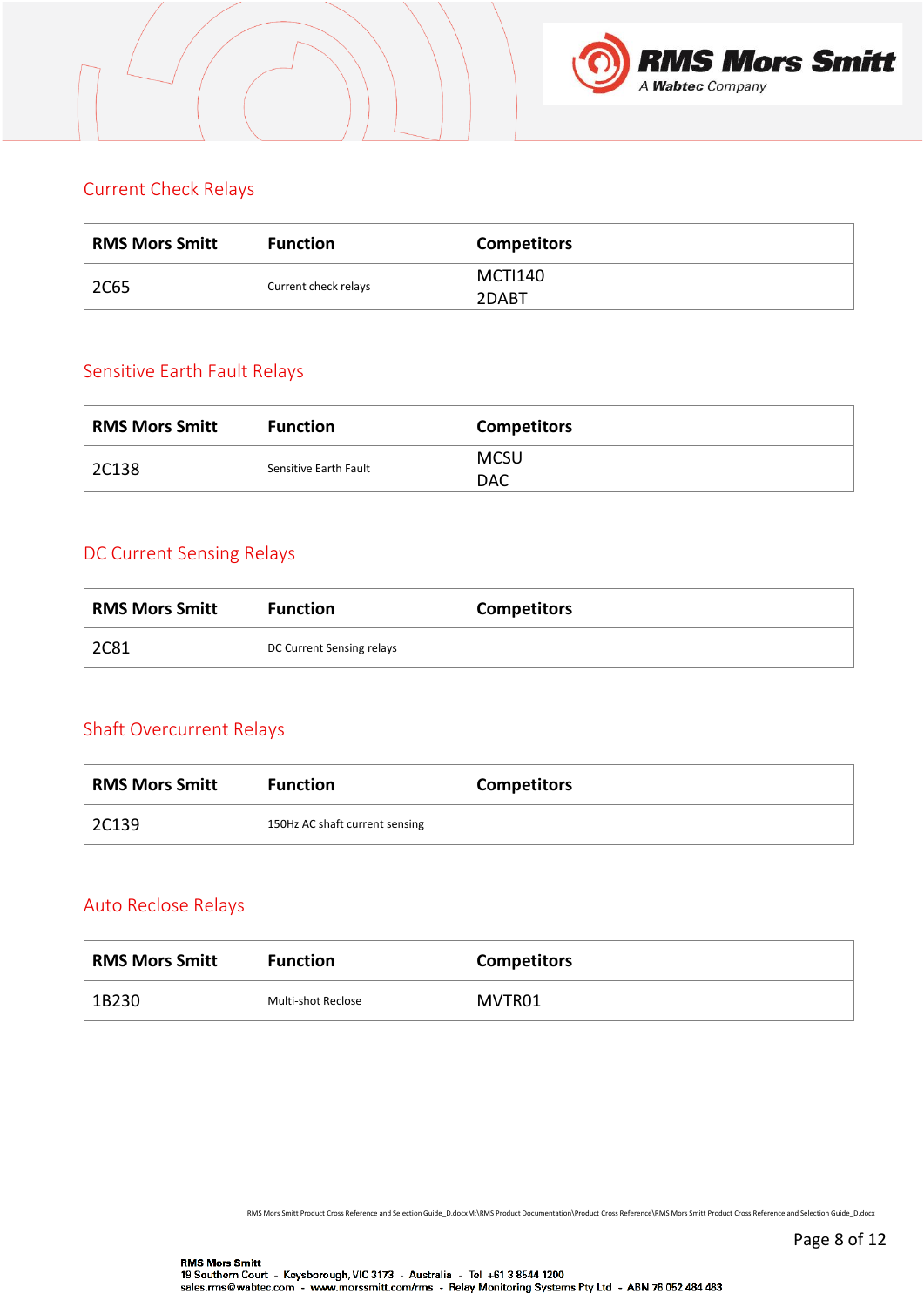

#### High Impedance Differential Busbar/ Restricted Earth Fault (REF)

| <b>RMS Mors Smitt</b> | <b>Function</b>                            | <b>Competitors</b> |
|-----------------------|--------------------------------------------|--------------------|
| 2V73                  | High Impedance Relay (Voltage set)         | MFAC<br>5B3        |
| 2V68-S                | CT Supervision Relay                       | <b>MVTP</b>        |
| 2V75                  | Metrosil/Resistor Module                   | Metrosil           |
| 1M123                 | High Impedance Busbar Protection<br>scheme | MCAG34, MFAC34     |

#### CT Supervision Relays

| <b>RMS Mors Smitt</b> | <b>Function</b>      | <b>Competitors</b> |
|-----------------------|----------------------|--------------------|
| 2V68-S                | CT Supervision Relay | <b>MVTP</b>        |

#### Frequency Relays

| <b>RMS Mors Smitt</b> | <b>Function</b>                                  | <b>Competitors</b>                |
|-----------------------|--------------------------------------------------|-----------------------------------|
| 2H34-S                | Under Frequency / Over Frequency<br><b>ROCOF</b> | MFVU21<br>Argus 8, 7SG118, 7SR158 |

#### Synchronism Check Relays

| <b>RMS Mors Smitt</b> | <b>Function</b>   | <b>Competitors</b>      |
|-----------------------|-------------------|-------------------------|
| 2SY212-S              | Synchronism Check | Argus 7, 7SG117, 7SR157 |

#### Under / Over Voltage Relays

| <b>RMS Mors Smitt</b> | <b>Function</b>              | <b>Competitors</b>      |
|-----------------------|------------------------------|-------------------------|
| 2V67-S                | Under Voltage / Over Voltage | MVTU11                  |
|                       |                              | Argus 8, 7SG118, 7SG158 |
| 2V76                  | Under Voltage / Over Voltage | MVTU11                  |
|                       |                              | Argus 8, 7SG118, 7SG158 |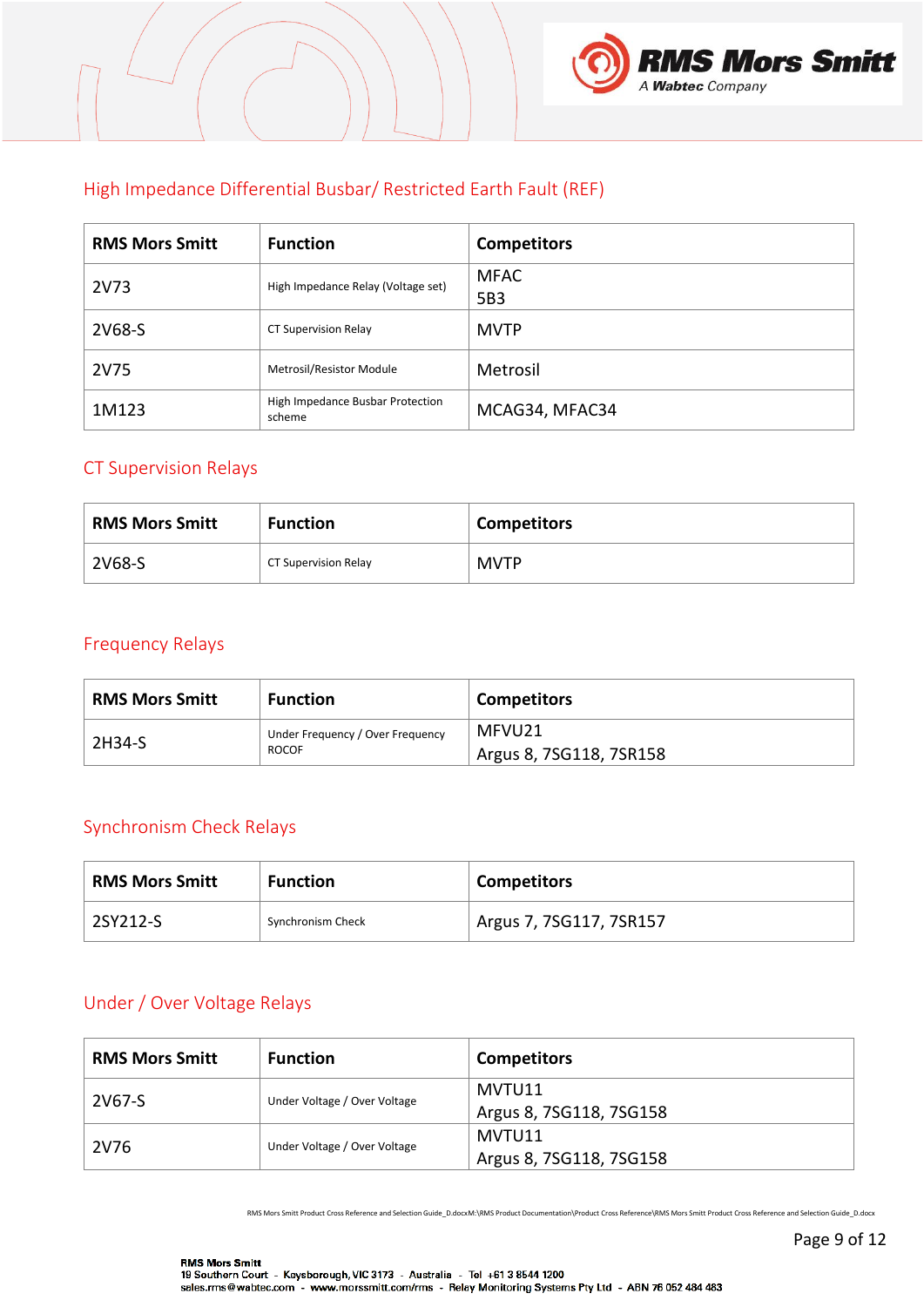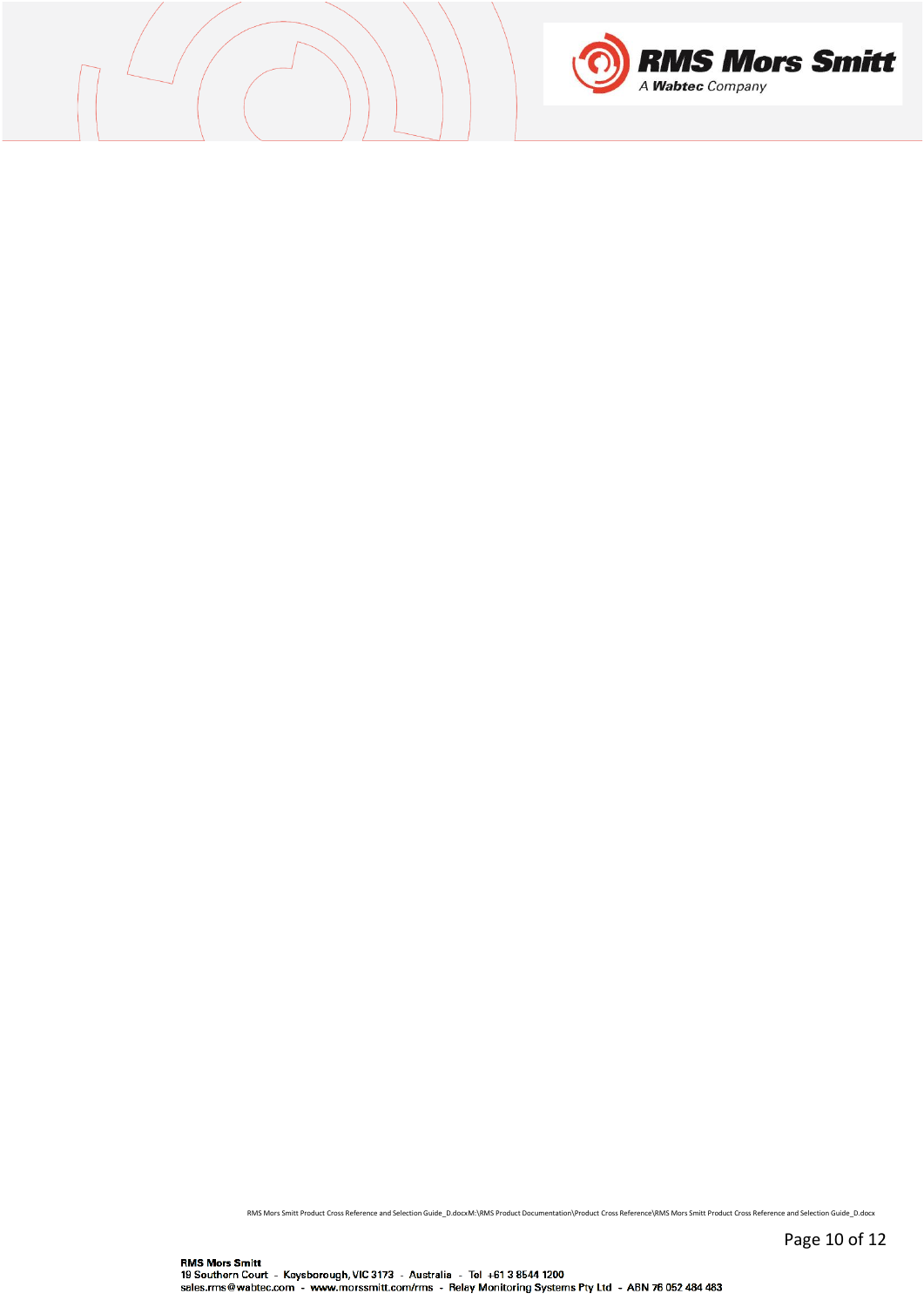

#### Neutral Displacement Relays

| <b>RMS Mors Smitt</b> | <b>Function</b>              | <b>Competitors</b>                |
|-----------------------|------------------------------|-----------------------------------|
| 2V76                  | Under Voltage / Over Voltage | MVTU11<br>Argus 8, 7SG118, 7SG158 |

#### Phase Failure Relays

| <b>RMS Mors Smitt</b> | <b>Function</b>                                                 | <b>Competitors</b> |
|-----------------------|-----------------------------------------------------------------|--------------------|
| 2P49                  | Phase Failure and 3 phase under<br>voltage relay (self powered) |                    |
| 2P740                 | Phase Failure and 3 phase under<br>voltage relay (self powered) |                    |

#### Potential Selecting Relays

| <b>RMS Mors Smitt</b> | <b>Function</b>                                                                                      | <b>Competitors</b> |
|-----------------------|------------------------------------------------------------------------------------------------------|--------------------|
| 2P48                  | Potential Selection via either phase<br>failure or 3 phase under voltage<br>detection (Self powered) |                    |

#### Voltage Regulation Relays

| <b>RMS Mors Smitt</b> | <b>Function</b>                                                                   | <b>Competitors</b>                        |
|-----------------------|-----------------------------------------------------------------------------------|-------------------------------------------|
| 2V164-S               | Transformer Voltage Regulating Relay                                              | MVGC, KVGC<br>MicroTAPP, 7SG15, SuperTAPP |
| 1M122A                | Parallel Transformer Voltage<br>Regulation Scheme (Master Follower)               | MVGC, KVGC<br>MicroTAPP, 7SG15, SuperTAPP |
| 2V200                 | <b>Tap Position Transducer</b><br>(Voltage divider, resistor chain, BCD<br>input) |                                           |
| 4D200                 | <b>Tap Position Indicator</b><br>(Frequency, BCD/BIN input)                       |                                           |